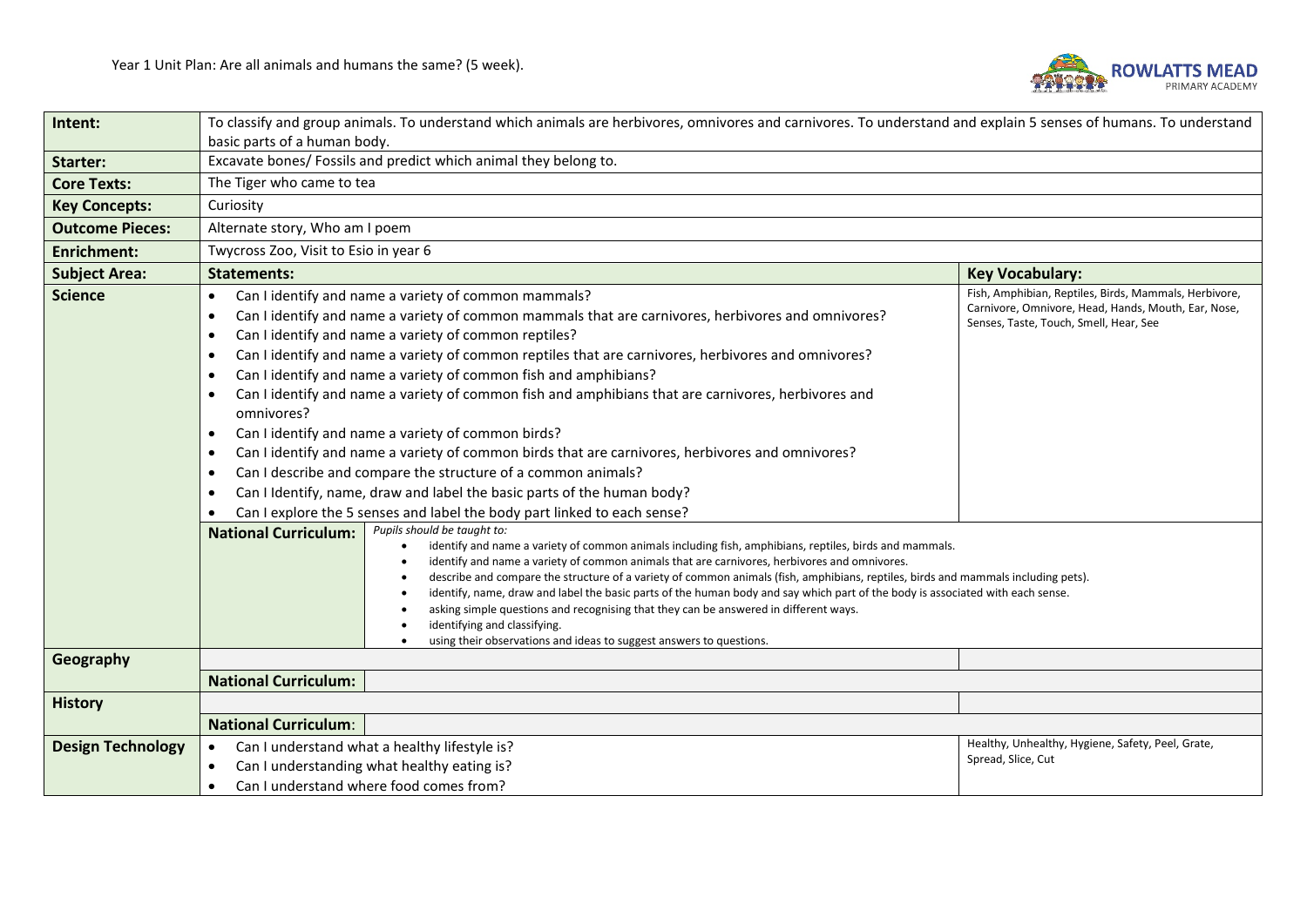

|                          | Can I understand how to prepare food hygienically and safely?<br>$\bullet$                                                                        |                                                                                                                                                                                          |  |                                                                                                         |  |  |  |
|--------------------------|---------------------------------------------------------------------------------------------------------------------------------------------------|------------------------------------------------------------------------------------------------------------------------------------------------------------------------------------------|--|---------------------------------------------------------------------------------------------------------|--|--|--|
|                          | Can I use techniques such as peeling, grating and spreading to make a healthy sandwich?<br>$\bullet$                                              |                                                                                                                                                                                          |  |                                                                                                         |  |  |  |
|                          | Pupils should be taught to:<br><b>National Curriculum:</b>                                                                                        |                                                                                                                                                                                          |  |                                                                                                         |  |  |  |
|                          | $\bullet$                                                                                                                                         | use the basic principles of a healthy and varied diet to prepare dishes.                                                                                                                 |  |                                                                                                         |  |  |  |
| Art                      | understand where food comes from.<br>Collage, Stick, Cut, Tear, Glue, Layer, Shape<br>Can I use collage to create an animal picture?<br>$\bullet$ |                                                                                                                                                                                          |  |                                                                                                         |  |  |  |
|                          | Pupils should be taught:<br><b>National Curriculum:</b>                                                                                           |                                                                                                                                                                                          |  |                                                                                                         |  |  |  |
|                          |                                                                                                                                                   | to use a range of materials creatively to design and make product.<br>to use drawing, painting and sculpture to develop and share their ideas, experiences and imagination.<br>$\bullet$ |  |                                                                                                         |  |  |  |
|                          |                                                                                                                                                   |                                                                                                                                                                                          |  |                                                                                                         |  |  |  |
|                          | to develop a wide range of art and design techniques in using colour, pattern, texture, line, shape, form and space.<br>$\bullet$                 |                                                                                                                                                                                          |  |                                                                                                         |  |  |  |
|                          | <b>Music</b>                                                                                                                                      |                                                                                                                                                                                          |  |                                                                                                         |  |  |  |
|                          | <b>National Curriculum:</b>                                                                                                                       |                                                                                                                                                                                          |  |                                                                                                         |  |  |  |
| <b>PSHE</b>              | Can I understand what a healthy lifestyle is?<br>$\bullet$                                                                                        |                                                                                                                                                                                          |  | Healthy, Unhealthy                                                                                      |  |  |  |
|                          | Can I understanding what healthy eating is?<br>٠                                                                                                  |                                                                                                                                                                                          |  |                                                                                                         |  |  |  |
|                          | Can I understand where food comes from?                                                                                                           |                                                                                                                                                                                          |  |                                                                                                         |  |  |  |
|                          | See PSHE Subject Document.<br><b>National Curriculum:</b>                                                                                         |                                                                                                                                                                                          |  |                                                                                                         |  |  |  |
| <b>Religious Studies</b> |                                                                                                                                                   |                                                                                                                                                                                          |  |                                                                                                         |  |  |  |
|                          | <b>National Curriculum:</b>                                                                                                                       |                                                                                                                                                                                          |  |                                                                                                         |  |  |  |
| <b>Computing</b>         | <b>E-Safety - Project Evolve</b>                                                                                                                  |                                                                                                                                                                                          |  | ScratchJr, Bee-Bot, Command, Sprite, Compare,                                                           |  |  |  |
|                          | Recap Previous Strands dependent on need                                                                                                          |                                                                                                                                                                                          |  | Programming, Programming Area, Block, Joining, Start<br>Block, Run, Program, Background, Delete, Reset, |  |  |  |
|                          | See Project Evolve Document.                                                                                                                      |                                                                                                                                                                                          |  | Algorithm, Predict, Effect, Change, Value, Instructions,                                                |  |  |  |
|                          | Appropriate, Design, Programming Blocks                                                                                                           |                                                                                                                                                                                          |  |                                                                                                         |  |  |  |
|                          | <b>NCEE Unit 6: Programming Animations</b>                                                                                                        |                                                                                                                                                                                          |  |                                                                                                         |  |  |  |
|                          | To choose a command for a given purpose                                                                                                           |                                                                                                                                                                                          |  |                                                                                                         |  |  |  |
|                          |                                                                                                                                                   |                                                                                                                                                                                          |  |                                                                                                         |  |  |  |
|                          | To show that a series of commands can be joined together                                                                                          |                                                                                                                                                                                          |  |                                                                                                         |  |  |  |
|                          | To identify the effect of changing a value                                                                                                        |                                                                                                                                                                                          |  |                                                                                                         |  |  |  |
|                          | To explain that each sprite has its own instructions                                                                                              |                                                                                                                                                                                          |  |                                                                                                         |  |  |  |
|                          | To design the parts of a project                                                                                                                  |                                                                                                                                                                                          |  |                                                                                                         |  |  |  |
|                          |                                                                                                                                                   |                                                                                                                                                                                          |  |                                                                                                         |  |  |  |
|                          | To use my algorithm to create a program                                                                                                           |                                                                                                                                                                                          |  |                                                                                                         |  |  |  |
|                          | Pupils should be taught to:<br><b>National Curriculum:</b>                                                                                        |                                                                                                                                                                                          |  |                                                                                                         |  |  |  |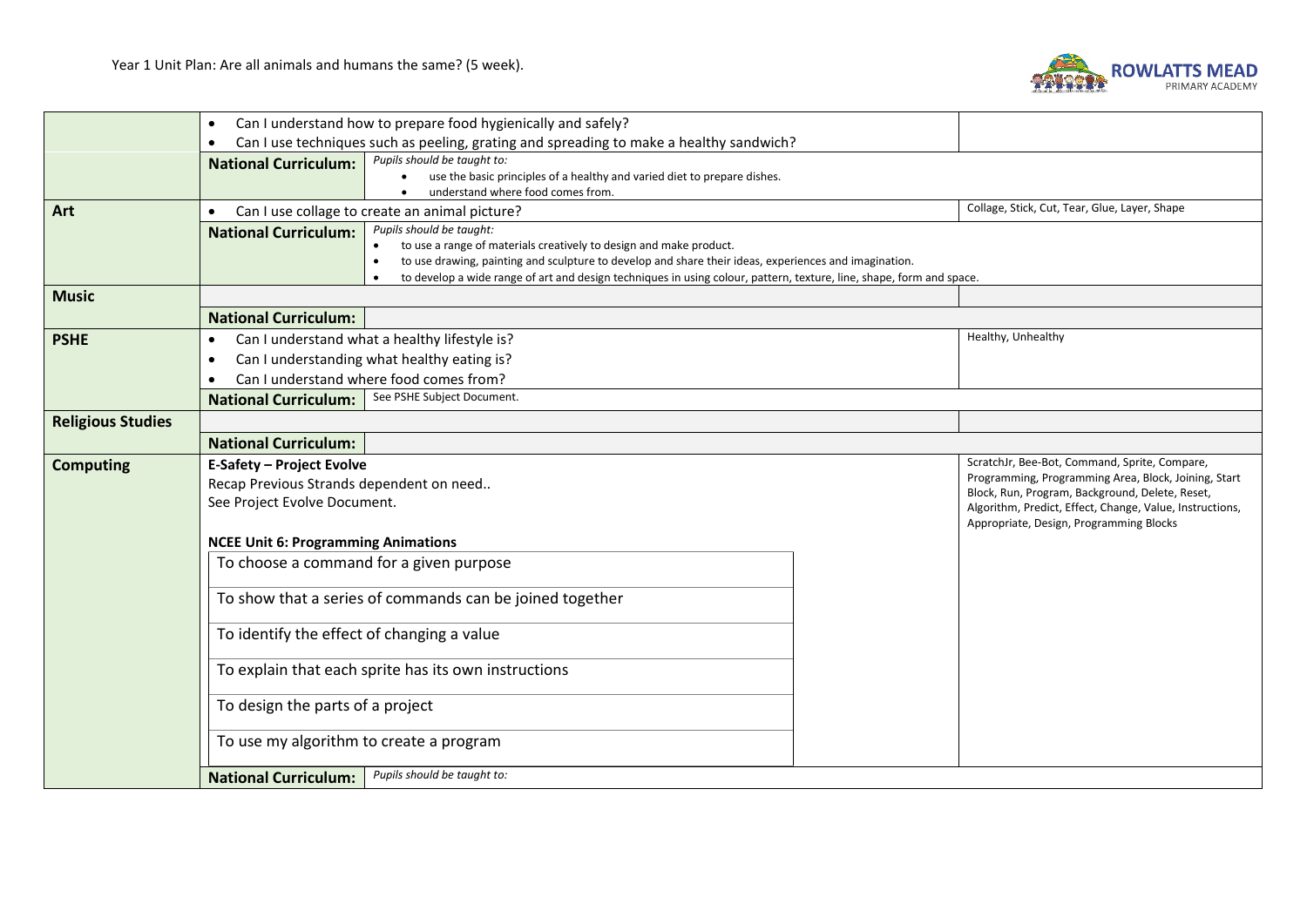

|  | understand what algorithms are; how they are implemented as programs on digital devices; and that programs execute by following precise and unambiguous |                                                                                                 |
|--|---------------------------------------------------------------------------------------------------------------------------------------------------------|-------------------------------------------------------------------------------------------------|
|  |                                                                                                                                                         | instructions                                                                                    |
|  |                                                                                                                                                         | create and debug simple programs                                                                |
|  |                                                                                                                                                         | use logical reasoning to predict the behaviour of simple programs                               |
|  |                                                                                                                                                         | use technology purposefully to create, organise, store, manipulate and retrieve digital content |